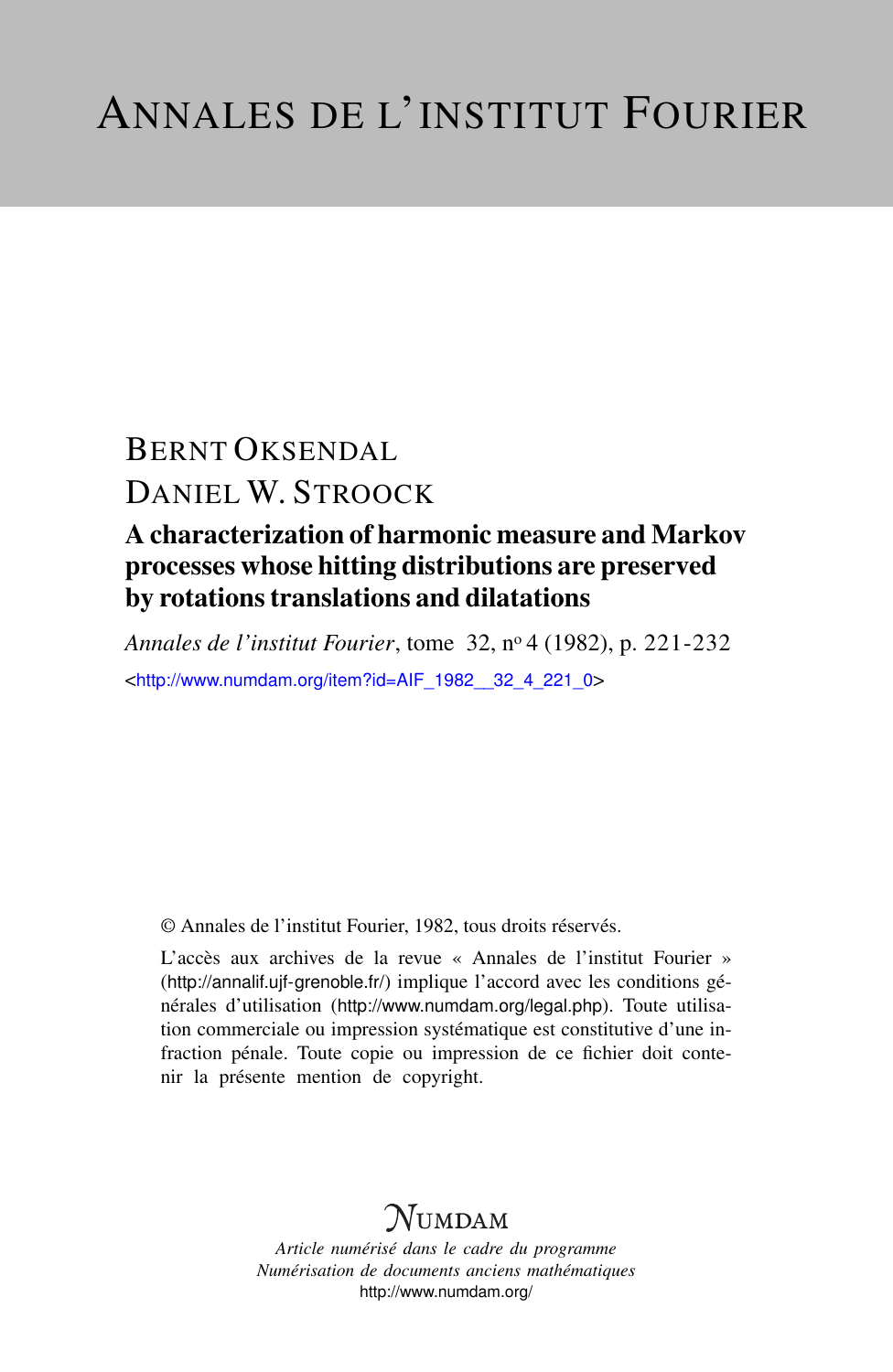### **A CHARACTERIZATION OF HARMONIC MEASURE AND MARKOV PROCESSES WHOSE HITTING DISTRIBUTIONS ARE PRESERVED BY ROTATIONS, TRANSLATIONS AND DILATATIONS**

by **B.**  $QKSEMDAL$  and **D. W. STROOCK**  $(1)$ 

#### **0. Introduction.**

A famous result by P. Lévy states that if B, is Brownian motion in the complex plane C starting at  $x \in V$  (open) and  $\varphi : V \to C$  is analytic and non-constant, then  $\varphi(B_i)$  is - up to the exit time of V - Brownia non-constant, then  $\varphi(B_t)$  is – up to the exit time of V – Brownian motion starting at  $\varphi(x)$ , except for a change of time scale. See [7] for a proof. This result can be extended (see [2]) to a characterization of the functions  $\varphi : W \subset \mathbb{R}^n \to \mathbb{R}^p$  which preserve the paths of Brownian motion in this way, i.e. which are Brownian path preserving (BPP). In particular, the functions  $\varphi : V \subset C \to C$  which are BPP are exactly the analytic and the conjugate analytic functions.

Also, if  $n > 2$  a function  $\varphi : W \subset \mathbb{R}^n \to \mathbb{R}^n$  is BPP if and only if it is an affine function of the form

(1)  $\varphi(x)=\lambda Ax+b,$ 

where  $\lambda > 0$ ,  $A \in \mathbb{R}^{n \times n}$  is an orthogonal matrix and  $b \in \mathbb{R}^n$ .

In view of the many applications of the Lévy theorem in complex analysis, it is natural to ask if there are processes other than Brownian motion in C whose paths are preserved (in the sense above) by analytic

<sup>)</sup> Supported by N.S.F. grant MCS 80-07300.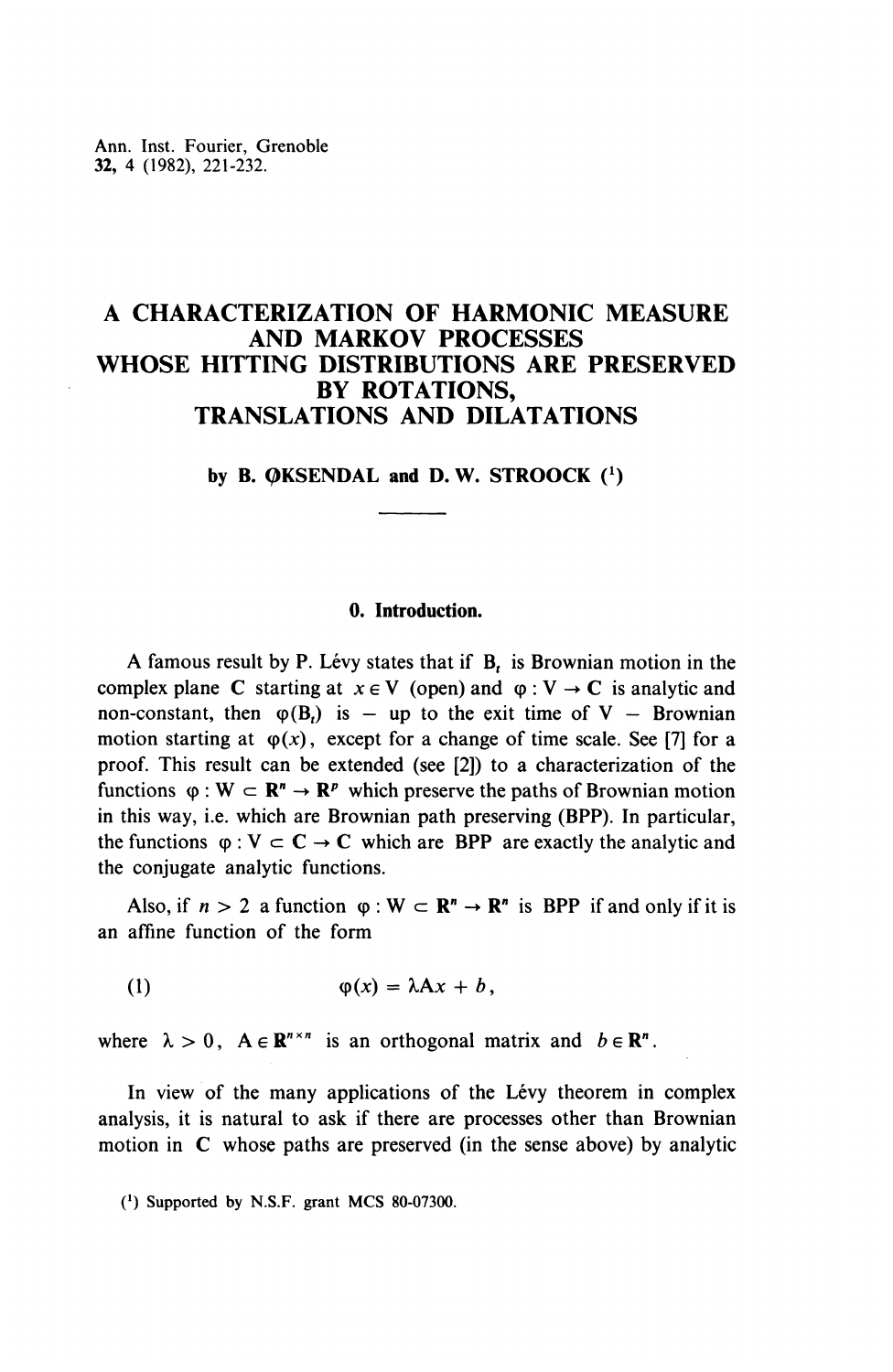functions. We answer this question in the negative. More precisely, we prove the following converse of the Lévy theorem (Theorem 3):

Let  $X_t$ , be a continuous path Markov process in  $\mathbb{R}^n$  with probability laws  $P^y$ ,  $y \in \mathbb{R}^n$ . Assume that for all  $\varphi$  of the form given in (1), the exit distributions of  $\varphi(X_t)$  under P<sup>*y*</sup> coincide with those of  $X_t$  under P<sup> $\varphi(y)$ </sup>. Then **X,** is, up to a change of time scale, Brownian motion on R".

This result will be proved in Section 2, as an application of a characterization, proved in Section 1, of harmonic measure (or more generally the exit distribution for a strong, continuous Markov process) as a weak star limit of successive spherical sweepings of the unit point mass (Theorem 1). Theorem 1 also implies that two strong, continuous Markov processes on  $\mathbb{R}^n$  which have the same exit distribution from balls when starting from the center, have the same exit distribution from all open sets, provided they both exit a.s. from bounded sets (Theorem 2).

Finally, as a third application of Theorem 1 we give in Section 3 a converse of the mean value property for harmonic functions : A function *h* on an open set U which at each point  $x \in U$  satisfies the mean value property for at least one sphere of radius  $r(x)$  centered at x is necessarily harmonic in U, under certain conditions on *h* and *r(x).* (See Corollary 3). Results of this kind have been obtained earlier by many authors. See for example [I], [6], [7], [11] and [12].

#### **1. A characterization of exit distribution.**

Let  $X_t(\omega)$ ;  $t > 0$ ,  $\omega \in \Omega$  be a strong Markov process in  $\mathbb{R}^n$  with probability laws  $P^y$ ;  $y \in \mathbb{R}^n$ . Assume that the paths of  $X_t$  are continuous. If E is an open set we let

$$
\tau_{E} = \tau_{E}(\omega) = \inf \{t > 0; \ X_{t} \notin E\}
$$

be the (first) *exit time* from E.

The *exit distribution* for E (with respect to  $X_t$ ), starting from  $y \in \mathbb{R}^n$ , is the measure  $\mu$  on the boundary  $\partial E$  of E defined by

$$
(*) \qquad \mu(G) = \mu_F^{\nu}(G) = P^{\nu}[X_{\tau_E} \in G, \ \tau_E < \infty], \quad G \quad \text{Borel set.}
$$

In the special case when  $X_t$  is the Brownian motion  $B_t$  and E is a bounded open set  $V \subset \mathbb{R}^n$ , then  $\mu_v^{\nu}(\partial V) = 1$  and  $\mu_v^{\nu}$  coincides with the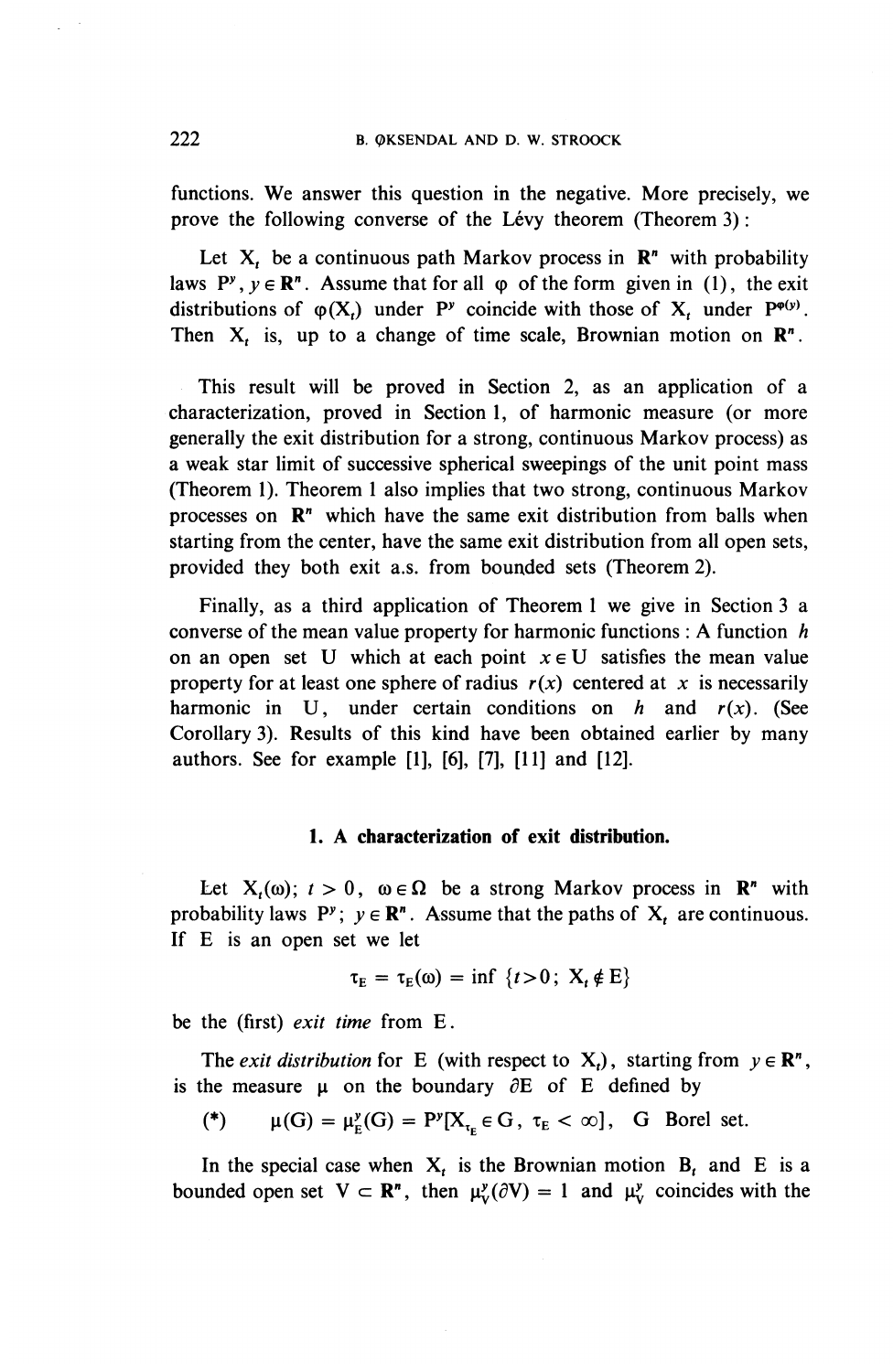classical harmonic measure at *y* with respect to V, which we will denote by  $\lambda_v^V$ . For a general open set V, when  $X_t = B_t$ , we will adopt (\*) as our definition of harmonic measure  $\lambda_v^V$ :

$$
\lambda_v^V(G) = P^{\nu}[B_{\tau_V} \in G, \ \tau_V < \infty], \ \ G \ \ \text{Borel set}
$$

(see [9] or [10] for an account of probabilistic potential theory). In particular, if V is an open ball with center  $y$ , then the exit distribution from V starting at  $y$  is the uniform distribution of mass 1 on  $\partial V$ .

In this section will characterize the exit distribution  $\mu$  of  $X_t$  for a class of open sets as a weak star limit of what could be called successive spherical sweepings of the unit point mass:

Let U be an open set in  $\mathbb{R}^n$  with closure  $\overline{U}$ . Let  $r(x)$  be a measurable function on  $\bar{U}$  such that

$$
(1.1) \t\t 0 \leqslant r(x) \leqslant \text{dist} \left( x, \partial U \right)
$$

and

(1.2) 
$$
\inf \{r(x); \ x \in K\} > 0
$$

for all closed subsets K of U with dist  $(K, \partial U) > 0$ .

For each  $x \in \overline{U}$  we let  $\Gamma_x$  denote the sphere centered at x with radius  $r(x)$ .

Define a sequence of stopping times  $\tau_k = \tau_k^X$  for  $X_t$  by induction as follows:

$$
\tau_0\equiv 0
$$

(1.3)  $\tau_k = \inf \{ t \ge \tau_{k-1}; |X_t - X_{\tau_{k-1}}| \ge r(X_{\tau_{k-1}})\}; k \ge 1.$ 

Associated with  $\tau_k$ , X and  $y \in U$  we define the measure  $v_k = v_k^X$  by

$$
(1.4) \int f d\mathsf{v}_k = \mathrm{E}^{\mathsf{y}}[f(\mathrm{X}_{\tau_k}), \ \tau_k < \infty]; \ f \in \mathrm{C}_b(\mathrm{U}), \ k = 0, 1, 2, \ \ldots,
$$

where  $C_b(\mathbf{U})$  denote the space of bounded continuous functions on  $\mathbf{U}$ .

Observe that

(1.5) 
$$
v_0 = \delta_y, \text{ the unit point mass at } y,
$$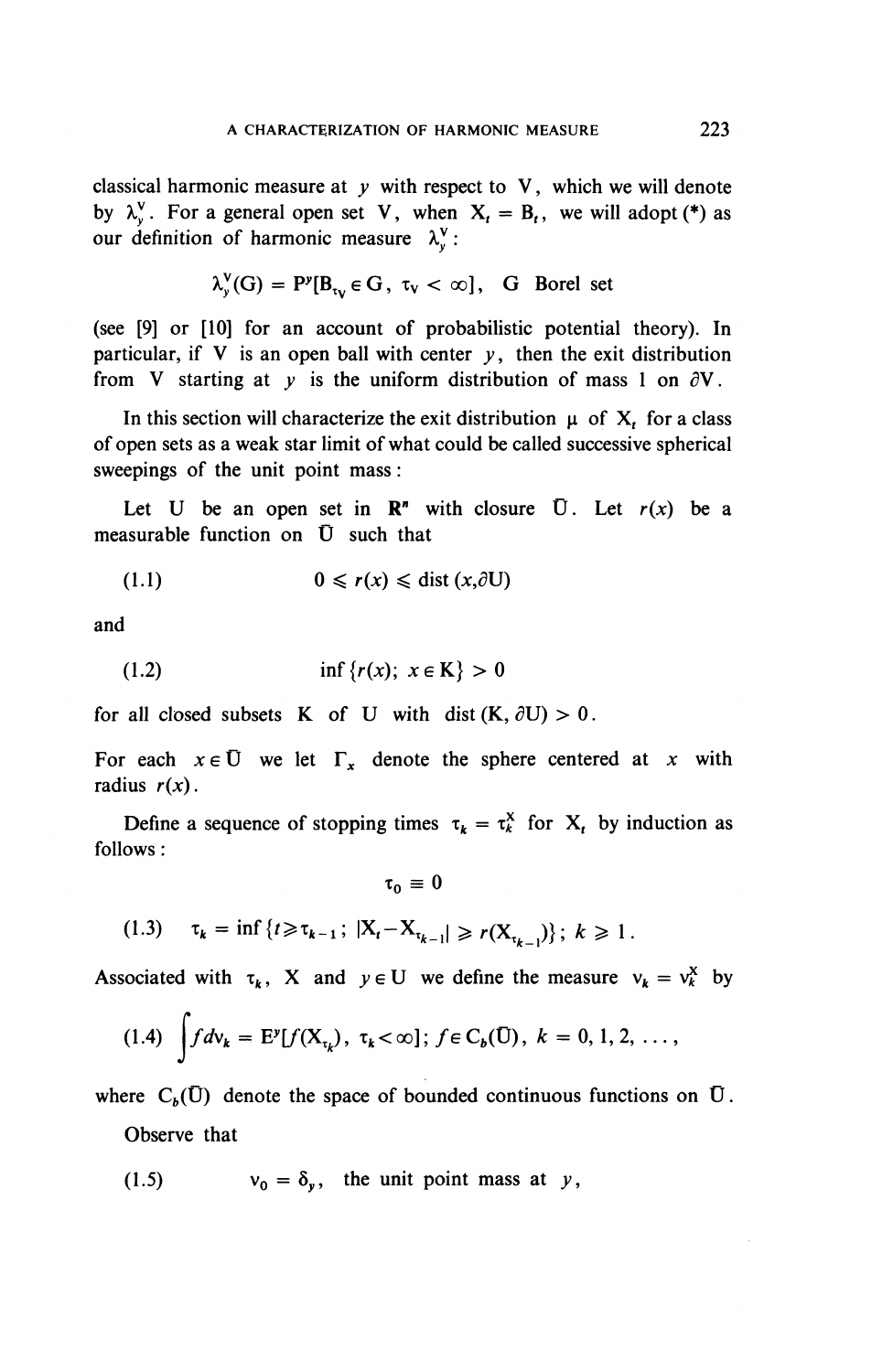and by the strong Markov property

$$
(1.6)
$$
\n
$$
\int f d\mathbf{v}_{k+1} = \mathbf{E}^{\mathbf{y}}[f(\mathbf{X}_{\tau_{k+1}}), \tau_{k+1} < \infty] = \int \mathbf{E}^{\mathbf{y}}[f(\mathbf{X}_{\tau_{k+1}}), \tau_{k+1} < \infty | \mathbf{X}_{\tau_{k}}] d\mathbf{P}^{\mathbf{y}}
$$
\n
$$
= \int \mathbf{E}^{\mathbf{X}_{\tau_{k}}}[f(\mathbf{X}_{\tau_{k+1}}), \tau_{k+1} < \infty] d\mathbf{P}^{\mathbf{y}}
$$
\n
$$
= \int \mathbf{E}^{\mathbf{x}}[f(\mathbf{X}_{\tau_{x}}), \ T_{x} < \infty] \mathbf{P}^{\mathbf{y}}[\mathbf{X}_{\tau_{k}} \in dx, \ \tau_{k} < \infty]
$$
\n
$$
= \int \mathbf{E}^{\mathbf{x}}[f(\mathbf{X}_{\tau_{x}}), \ T_{x} < \infty] d\mathbf{v}_{k}(x); \ k = 0, 1, 2, \ \ldots,
$$

where  $T_x = \inf \{t>0; |X_t-x| \ge r(x)\}$  is the exit time for  $X_t$  from the ball centered at x with radius  $r(x)$ . In other words,  $v_{k+1}$  can be thought of as having been obtained from  $v_k$  by a «point-wise spherical sweeping » : at each point  $x f(x)$  is replaced by the  $X_t$ -average of f over the sphere  $\Gamma_x$ .

THEOREM 1. - Let  $U \subset \mathbb{R}^n$  be open and let  $\tau_U$  be the exit time of U. *Then, with*  $\tau_k$  *and*  $v_k$  *as above :* 

(i)  $\lim_{k \to \infty} \tau_k = \tau_U \quad a.s.$ 

(ii) if  $P^y[\tau_U < \infty] = 1$  and  $\mu_U$  is the exit distribution for U with *respect to* X,, *then*

$$
\int f d\nu_k \to \int f d\mu_U \text{ as } k \to \infty, \text{ for all } f \in C_b(\bar{U}).
$$

*Proof.* - (i): We have  $\tau_{k+1} \geq \tau_k$  and  $\tau_k \leq \tau_v$  for all k. So  $\tau = \lim_{k \to \infty} \tau_k$  exists and  $\tau \leq \tau_i$ 

Assume  $\tau(\omega) < \tau_U(\omega)$ . Then there exists  $\epsilon > 0$  such that

$$
\text{dist}\left(X_{\tau_k}(\omega), \ \partial U\right) \geqslant \varepsilon \quad \text{for all} \quad k
$$

**Put**

$$
\eta = \inf \{ r(x); \; \text{dist}(x, \partial U) \geq \varepsilon \}
$$

Then  $\eta > 0$  by (1.2) and

$$
|X_{\tau_k} - X_{\tau_{k-1}}| \ge \eta \quad \text{for all} \quad k.
$$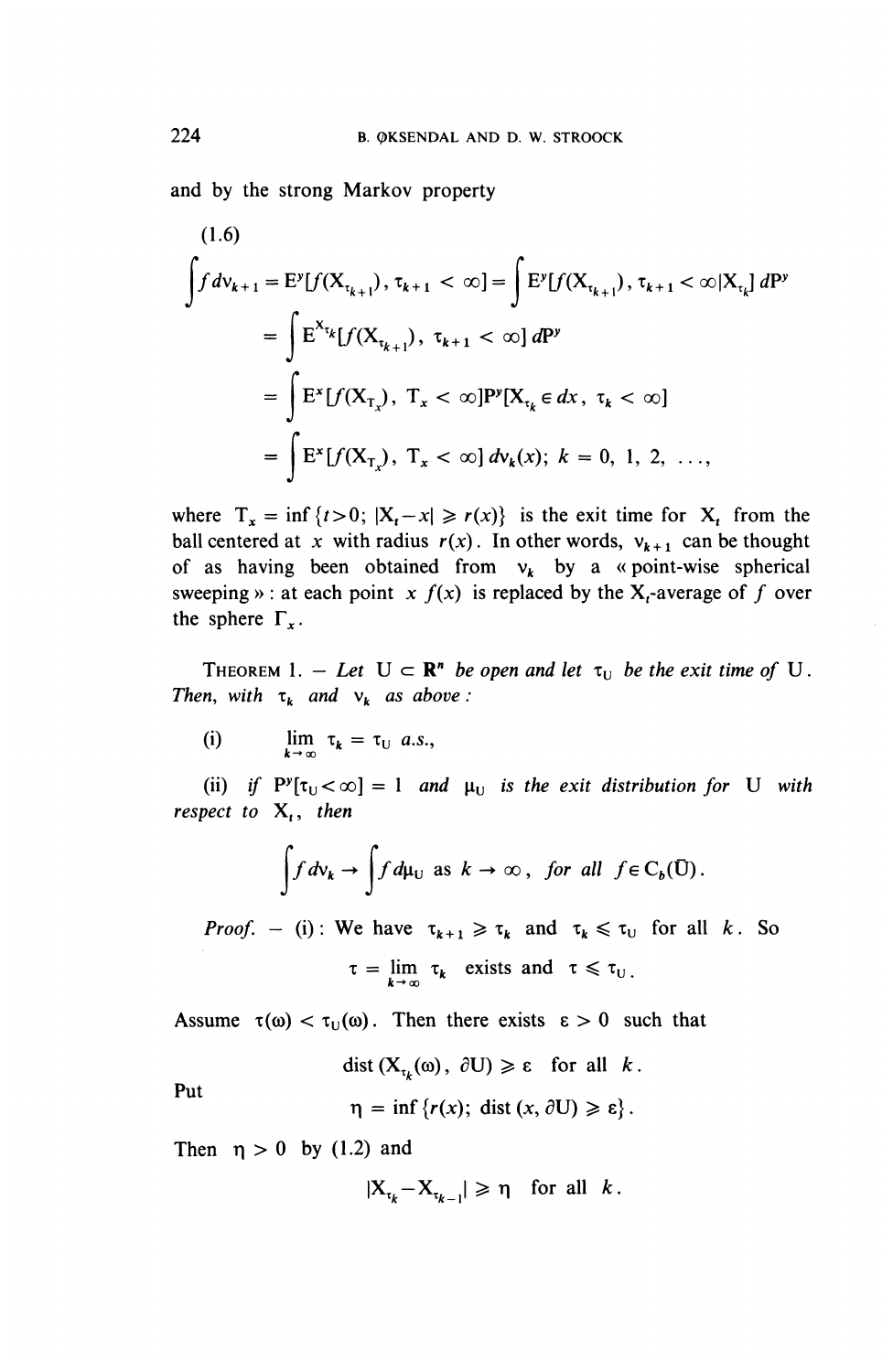(ii): Let  $f \in C_b(\overline{U})$ . Then if  $\tau_U(\omega) < \infty$ , we have  $\lim_{k \to \infty} f(X_{\tau_k}) = f(X_{\tau_U})$ from (i), so if we assume that  $P^{y}[\tau_{U} < \infty] = 1$ , we conclude that

$$
\int f d\mathsf{v}_k = \mathbf{E}^{\mathsf{y}}[f(\mathbf{X}_{\tau_k})] \to \mathbf{E}^{\mathsf{y}}[f(\mathbf{X}_{\tau_U})] = \int f d\mathsf{\mu}_U.
$$

This completes the proof of Theorem 1.

One consequence of this result is that the exit distribution for balls starting from the center to a large extent determine the exit distributions for general open sets. For example, we have the following: (For  $y \in \mathbb{R}^n$ ) and  $r > 0$  we put  $\Delta_r(y) = \{x \in \mathbb{R}^n; |x-y| < r\}$ .)

THEOREM 2.  $-$  Let  $X_t$  and  $Y_t$  be strong, continuous Markov processes *in*  $\mathbb{R}^n$ . Suppose there exists a sequence  $r_m \downarrow 0$  such for all  $y \in \mathbb{R}^n$  and all m *the exit distributions of*  $X_t$  *and*  $Y_t$  *from*  $\Delta_{t_n}(y)$  *starting at y coincide.* 

*Moreover, suppose that the exit times from balls are finite, a.s. for both processes.*

*Then* X, *and* Y, *have the same exit distributions for all open sets.*

*Proof.* – Let U be a bounded open set in  $\mathbb{R}^n$  and fix  $y \in U$ . For  $x \in U$  define

$$
r(x) = \max \ \{r_m; \ r_m \leq \text{dist} \ (x, \partial U) \}.
$$

If K is a closed subset of U with dist  $(K, \partial U) > \varepsilon$ , then for all  $x \in K$ we have

$$
r(x) \geqslant \max \left\{ r_m; \ r_m \leqslant \varepsilon \right\}.
$$

Therefore  $r(x)$  satisfies conditions (1.1) and (1.2). Let  $\tau_k$ ,  $\hat{\tau}_k$  be the corresponding sequences (1.3) of stopping times for  $X_t$ ,  $Y_t$ , respectively and let  $v_k$ ,  $\hat{v}_k$  be the associated measures (1.4).

Then from (1.6) we have

(1.7) 
$$
\int f d\mathsf{v}_{k+1} = \int E^x [f(\mathbf{X}_{\mathrm{T}_x})] d\mathsf{v}_k(x)
$$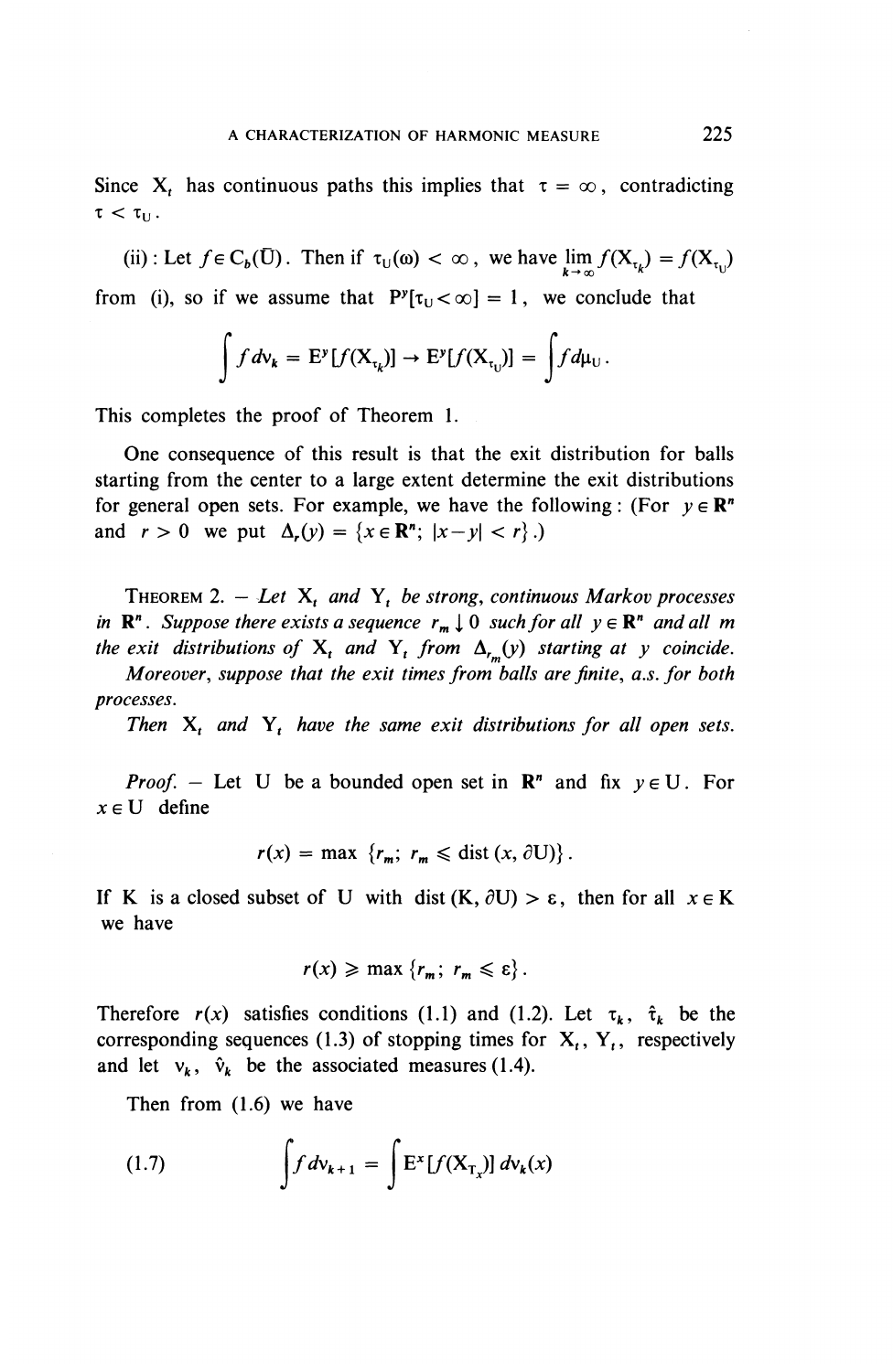and

(1.8)

$$
\int f d\hat{v}_{k+1} = \int \hat{E}^x[f(Y_{\hat{T}_x})] d\hat{v}_k(x) \quad \text{for} \quad f \in C_0(\hat{U}), \ k = 0, 1, 2, \ \ldots,
$$

where  $\hat{E}$  denotes expectation with respect to the probability law  $\hat{P}^y$  for **Y<sub>t</sub>** and  $\hat{T}_x = \inf \{ t > 0; |Y_t - x| \ge r(x) \}.$ 

By assumption,

$$
\mathbf{E}^{\mathbf{x}}[f(\mathbf{X}_{\tau})] = \mathbf{\hat{E}}^{\mathbf{x}}[f(\mathbf{Y}_{\tau})],
$$

and since  $v_0 = \hat{v}_0 = \delta_y$ , we conclude from (1.7)-(1.9) that

 $v_k = \hat{v}_k$  for all k.

So from Theorem 1 we conclude that

$$
(1.10) \mathbf{E}^{\mathbf{y}}[f(\mathbf{X}_{\tau_{\mathbf{U}}})] = \lim_{k \to \infty} \mathbf{E}^{\mathbf{y}}[f(\mathbf{X}_{\tau_{k}})] = \lim_{k \to \infty} \int f d\mathbf{v}_{k} = \lim_{k \to \infty} \int f d\mathbf{\hat{v}}_{k}
$$

$$
= \lim_{k \to \infty} \mathbf{\hat{E}}^{\mathbf{y}}[f(\mathbf{Y}_{\hat{\tau}_{k}})] = \mathbf{\hat{E}}^{\mathbf{y}}[f(\mathbf{Y}_{\hat{\tau}_{\mathbf{U}}})],
$$

where  $\hat{\tau}_{U}$  denotes the first time that Y<sub>t</sub> exits from U. This proves the result when U is bounded.

Finally, let  $U$  be any open set in  $\mathbb{R}^n$ . Put

$$
U_m = \{x \in U; |x| \leq m\}; \; m = 1, 2, \ldots
$$

**Then if G is open and bounded, we have**

$$
\{\omega;\;X_{\tau_U}\in G\,,\;\tau_U<\infty\}=\bigcup_m\;\{x\,;\;X_{\tau_{U_m}}\in G\}\,.
$$

Therefore,

$$
P^{\nu}[X_{\tau_{U}} \in G, \ \tau_{U} < \infty] = \lim_{m \to \infty} P^{\nu}[X_{\tau_{U_{m}}} \in G],
$$

and similarly for **Y,.**

 $\sim$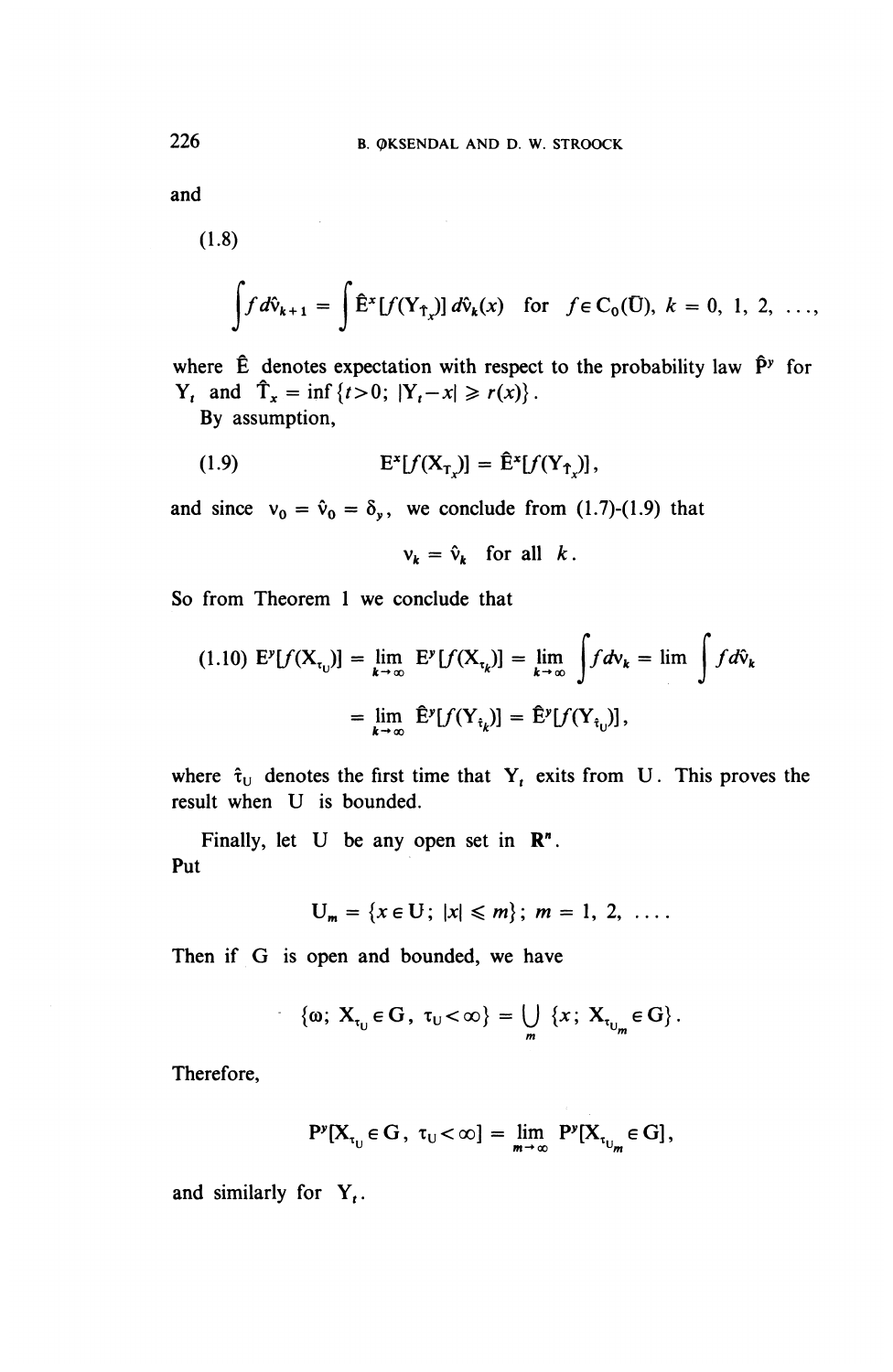Thus, the general case follows from the case in which U is bounded. In particular, letting  $Y_t$ , be the Brownian motion process we obtain :

COROLLARY 1.  $-$  Let X<sub>t</sub> be a strong Markov process in  $\mathbb{R}^n$  with *continuous paths. Suppose there exists a sequence*  $r_m \downarrow 0$  *such that for all*  $y \in \mathbb{R}^n$  the exit distribution of  $X_t$  from  $\Delta_{r_m}(y)$  starting at y is uniform. *Moreover, assume that the exit times for*  $\ddot{X}$  *for balls are finite, a.s.* 

*Then the exit distribution of* X^ *from an arbitrary open set coincides with the harmonic measure for the set.*

*Remark. —* It follows from a theorem of Blumenthal, Getoor and McKean ([3], [4]) that since the processes  $X_t$  and  $Y_t$  in Theorem 2 have the same exit distributions, one can be obtained from the other through a change of time scale. Similarly, in Corollary 2 we may conclude that X, is the Brownian motion with changed time scale.

#### 2. A converse of the Lévy theorem.

We are now ready to prove the converse of the Lévy theorem stated in the introduction :

THEOREM 3.  $-$  Let  $X_t$  be a non-constant, strong Markov process on  $\mathbb{R}^n$ *with continuous paths and probability laws*  $P^y$ ,  $y \in \mathbb{R}^n$ *. Assume that for all affine functions* (p *on the form*

$$
\varphi(x)=\lambda Ax+b,
$$

with  $\lambda > 0$ ,  $A \in \mathbb{R}^{n \times n}$  *a rotation matrix (i.e. orthogonal with determinant 1) and*  $b \in \mathbb{R}^n$ , the exit distributions of  $\omega(X_t)$  with respect to P<sup>*y*</sup> coincide with *the exit distribution of*  $X^1$  with respect to  $P^{\varphi(y)}$ . Then  $X^1$ , is the Brownian *motion process in* **R",** *possibly with a changed time scale.*

*Proof.* – A point  $y \in \mathbb{R}^n$  is called a trap for the process  $X_t$  if

$$
P^{\nu}(X_t = y) = 1 \quad \text{for all} \quad t > 0.
$$

Since  $X_t$  is not constant, there exists a point  $y_0 \in \mathbb{R}^n$  which is not a trap for  $X_t$ . By applying the function  $\varphi(x) = x - y_0 + y$  we see that no points  $y \in \mathbb{R}^n$  are traps for  $X_t$ .

Fix a point  $y \in \mathbb{R}^n$ . Put  $\sigma_0 = \tau_{\{y\}}$ . Then  $\sigma_0$  is a stopping time.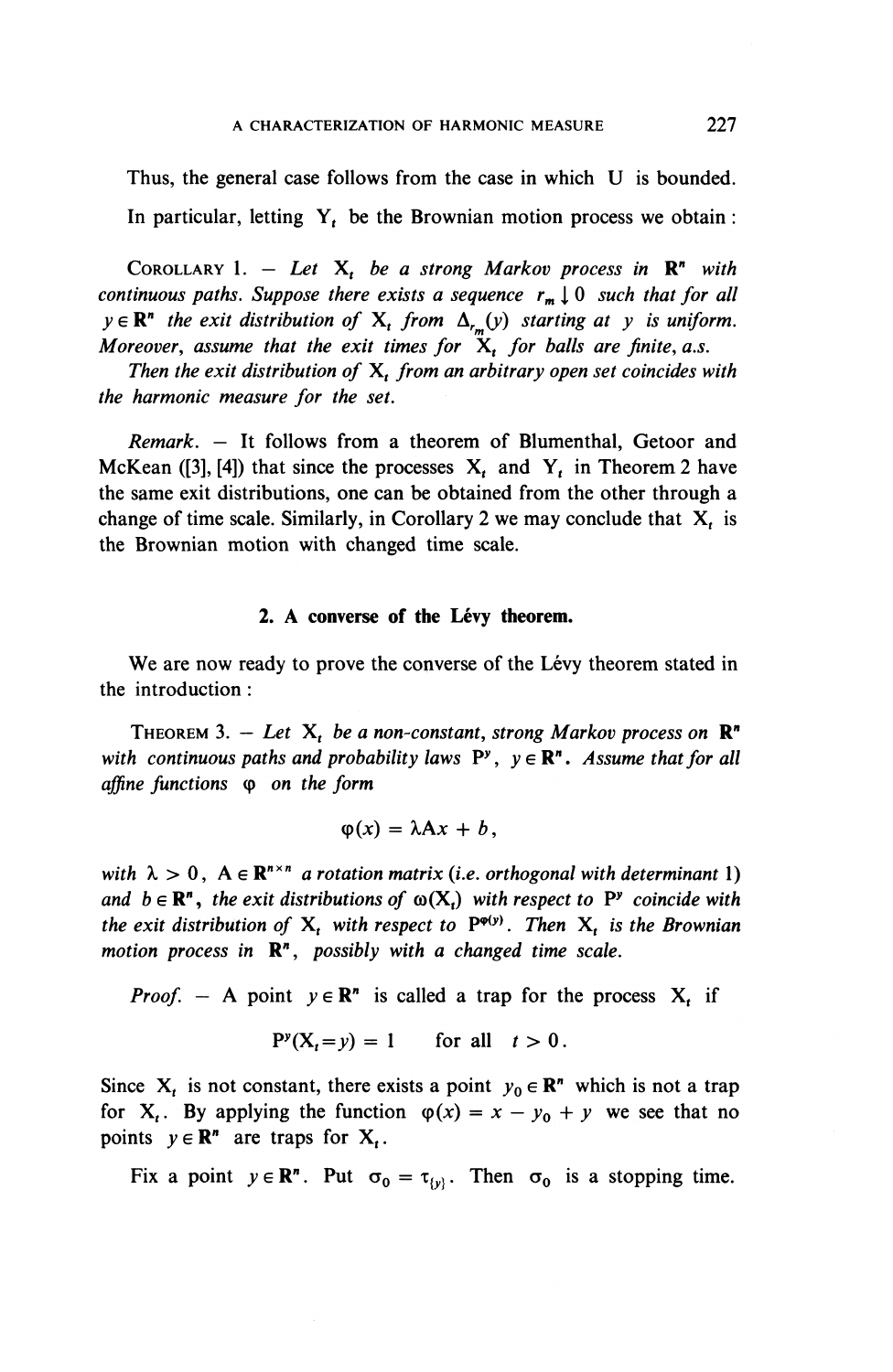We have  $\{\sigma_0 > s+t\} = {\{\sigma_0 > s\}} \cap {\{\sigma_0 \circ \theta_s > t\}}$ , where  $\theta_s$  is the time shift operator. Thus, by the Markov property

(2.1) 
$$
P^y[\sigma_0 > s + t] = E^y[P^{X_s}[\sigma_0 > t], \sigma_0 > s] = P^y[\sigma_0 > s]. P^y[\sigma_0 > t]
$$

since  $X_s = y$  on  $\{\sigma_0 > s\}.$ 

On the other hand, by the strong Markov property and continuity of paths we have, with  $S = {\lbrace \sigma_0 \leq t \rbrace}$ ,

$$
(2.2) \quad P^{\nu}[\sigma_{0} \leq t] = \int_{S} \chi_{S}(\omega) \ dP^{\nu}(\omega) = \int_{S} E^{\nu}[\chi_{S}|\mathcal{F}_{\sigma_{0}^{-1}}](\omega) \ dP^{\nu}(\omega)
$$

$$
= E^{\nu}[P^{\chi_{\sigma_{0}}(\omega)(\omega)}[\sigma_{0} \leq t - \sigma_{0}(\omega)].\chi_{S}(\omega)]
$$

$$
\leq E^{\nu}[P^{\nu}[\sigma_{0} \leq t].\chi_{S}(\omega)] = (P^{\nu}[\sigma_{0} \leq t])^{2},
$$

where  $\mathscr{F}_{\sigma_0^+}$  is the intersection of all  $\sigma$ -algebras  $\mathscr{F}_{\sigma_0+\epsilon}$  of events depending on behaviour up to time  $\sigma_0 + \varepsilon$ , for  $\varepsilon > 0$ .

Put  $g(t) = P^{\nu}[\sigma_0 > t]$ . Then  $0 \le g(t) \le 1$  so by (2.2) we have for each *t* that  $g(t) = 0$  or 1.

If g is not identically equal to 1, let  $t_0 = \inf \{t; g(t) = 0\}$ . Then by  $\frac{1}{2}$ (2.1)  $g\left(\frac{t_0}{2}\right)^2 = g(t_0) = 0$  by right-continuity. So  $t_0 = 0$ , i.e.  $g \equiv 0$ .

Since  $y$  is not a trap we conclude that

$$
P^{\nu}[\sigma_0=0] = 1.
$$

Therefore, for all  $\varepsilon > 0$  there exists  $r > 0$  such that

$$
P^y[\sigma_r<\infty]>1-\epsilon,
$$

where  $\sigma_r = \inf \{ t > 0; |X_t - y| > r \}.$ 

By applying the affine function

$$
\varphi(x) = \frac{x - y}{r} + y
$$

to  $X_t$  we get that

$$
P^{\nu}[\sigma_1<\infty]>1-\epsilon.
$$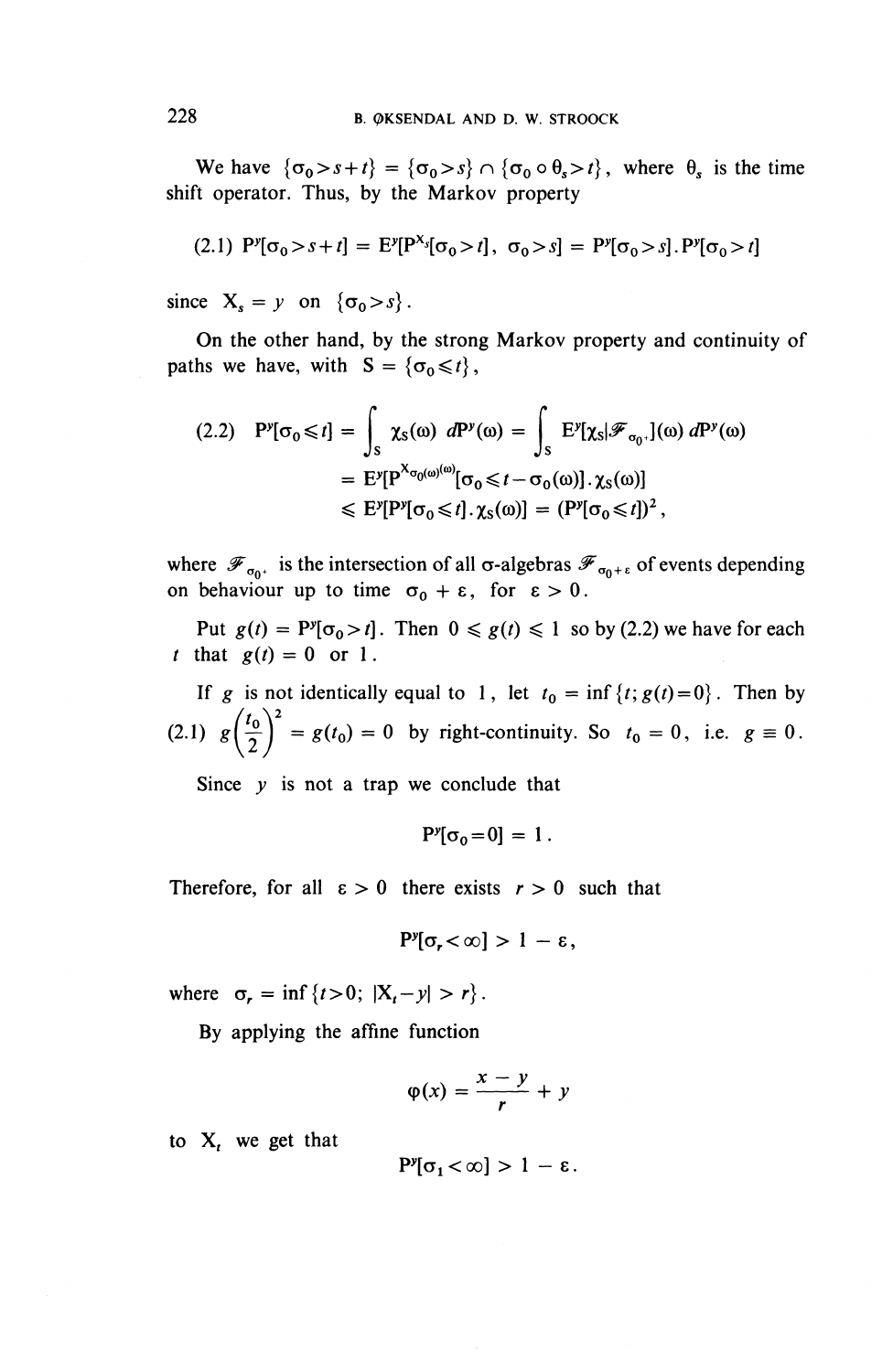Since e was arbitrary,

$$
P^y[\sigma_1<\infty]=1.
$$

Further, by applying  $\varphi(x) = R(x-y) + y$  to X, we obtain that

$$
(2.3) \quad P^{\nu}[\sigma_{R} < \infty] = 1 \quad \text{for all} \quad R > 0.
$$

Finally, by applying affine functions

$$
\varphi(x) = A(x-y) + y,
$$

with  $A \in \mathbb{R}^{n \times n}$  a rotation matrix, we obtain that the exit distribution  $\mu_n^{\gamma}$  of  $X_t$  from the ball  $B = \{x; |x-y| < r\}$  starting at y satisfies

(2.4) 
$$
\mu_{B}^{y}(\varphi(E)) = P^{y}[X_{\tau_{B}} \in \varphi(E)] = P^{\varphi(y)}[X_{\tau_{B}} \in \varphi(E)]
$$

$$
= P^{y}[\varphi(X_{\tau_{B}}) \in \varphi(E)] = P^{y}[X_{\tau_{B}} \in E] = \mu_{B}^{y}(E).
$$

From (2.3) and (2.4) we conclude that  $\mu^y$  coincide with the uniform distribution of unit mass on  $\partial$ B. Applying Corollary 1, we see that the exit distribution of  $X_t$  from any open set coincides with  $\lambda_{11}^{\nu}$ . Thus, as remarked earlier, it follows from a theorem of Blumenthal, Getoor and McKean ([3], [4]) that  $X_t$  can be obtained from Brownian motion through a change of time scale. This completes the proof.

COROLLARY 2. — *The only continuous strong Markov process in the complex plane whose hitting distributions are preserved by analytic functions is the Brownian motion, possibly with a changed time scale.*

### *3.* **A converse of the mean value property for harmonic functions.**

We now apply Theorem 1 to be the special case when  $X_t$  is the Brownian motion **B,**. First observe that in this case we could have defined the measures  $v_k = v_k^B$  inductively as follows

$$
(3.1) \t\t v_0 = \delta_y,
$$

$$
(3.2)\int f\,dv_{k+1}=\int\left(\int_{\Gamma_x}f(u)\,d\rho_x(u)\right)dv_k(x),\quad k=0,\ 1,\ 2,\ \ldots,
$$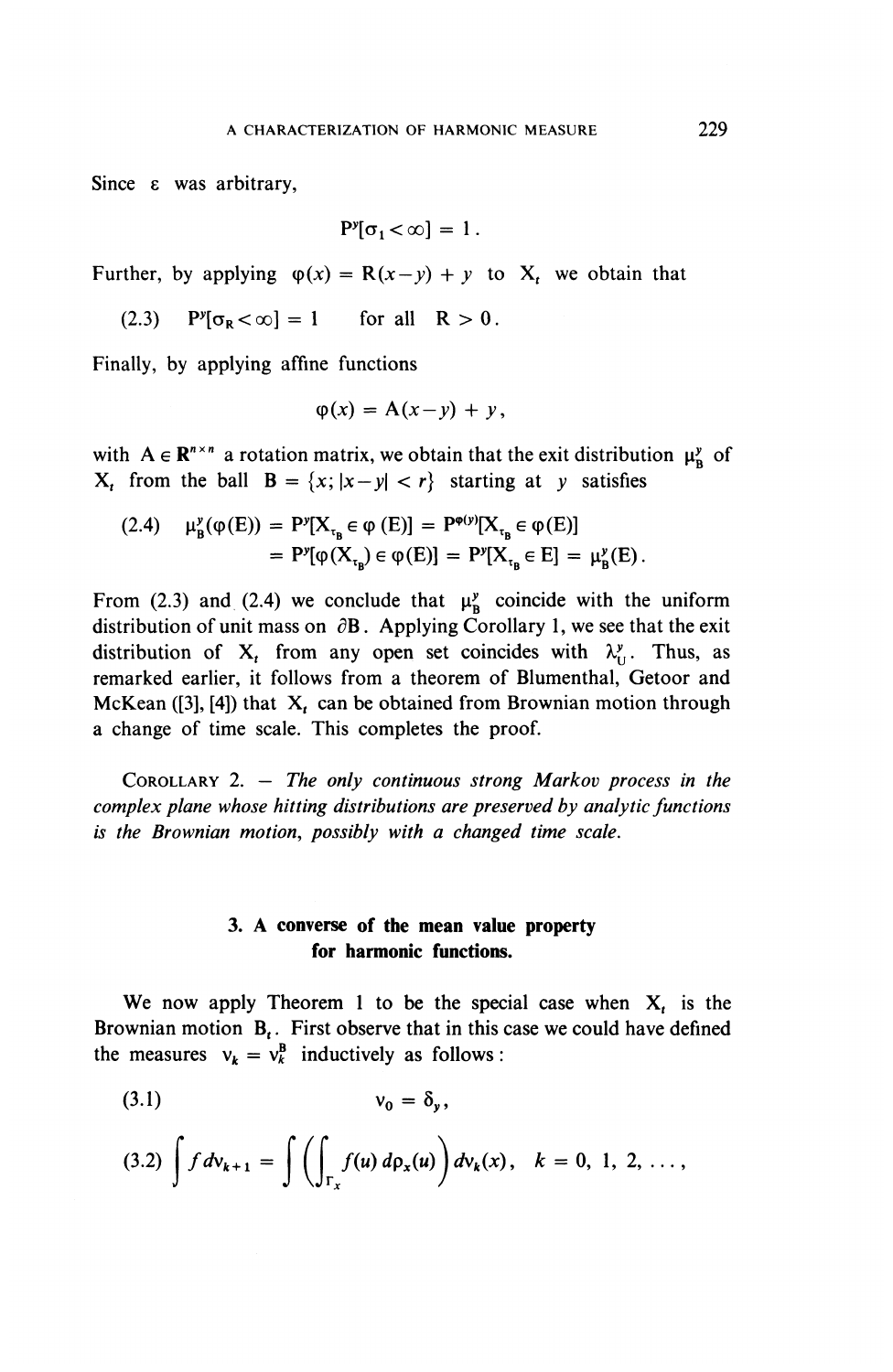where  $\rho_x$  is the uniform distribution of mass 1 on  $\Gamma_x$ , the sphere centered at x with radius  $r(x)$  satisfying (1.1) and (1.2). We obtain the following characterization of harmonic measure:

THEOREM 4. – Let  $U \subset \mathbf{R}^n$  be open,  $y \in U$  and  $\lambda_y^U$  the harmonic *measure for* U *at the point y. Assume*  $\lambda_v^U(\mathbf{R}^n) > 0$ . Then

 $v_k \rightarrow \lambda_y^U$  as  $k \rightarrow \infty$ 

weak star in the dual of  $C_0(\bar{U})$ .

*In fact,*

$$
\int f\,d\nu_k \to \int f\,d\lambda_\nu^{\rm U}
$$

*for all bounded, measurable functions f on*  $\overline{U}$ *, vanishing at*  $\infty$ *, which are for all bounded, measurable functions f* on U, vanishing at  $\infty$ , which are continuous a.e. with respect to  $\lambda_y^U$ . In particular, if  $\lambda_y^U(\mathbf{R}^n) = 1$ , then the condition that f vanishes at  $\infty$  may be dropped.

*Proof.* – Theorem 1 (ii) gives that  $v_k \rightarrow \lambda_y^U$  weak star if U satisfies  $E^y[\tau_{\text{U}} < \infty] = 1.$ 

So assume  $0 < E^{\gamma}[\tau_{U} < \infty] < 1$ . Then necessarily  $n \ge 3$  and B<sub>t</sub> is transient  $([9]$ , Prop. 2.12), i.e.

 $|B_t| \to \infty$  as  $t \to \infty$ , a.s.

So if  $f \in C_0(\overline{U})$  we have from Theorem 1 (i) that

$$
\lim_{k \to \infty} f(B_{\tau_k}) = \begin{cases} 0 & \text{if } \lim \tau_k = \infty \\ f(B_{\tau_{k}}) & \text{if } \lim \tau_k < \infty. \end{cases}
$$

Hence

$$
\int f d\lambda_{\nu}^{U} = E^{\nu}[f(B_{\tau_{U}}) \cdot \chi[\tau_{U} < \infty]] = \lim_{k \to \infty} E^{\nu}[f(B_{\tau_{k}})] = \lim_{k \to \infty} \int f d\nu_{k},
$$

where

$$
\chi[\tau_U<\infty](\omega) = \begin{cases} 0 & \text{if} \quad \tau_U(\omega) = \infty \\ 1 & \text{if} \quad \tau_U(\omega) < \infty \end{cases}
$$

The last assertion follows from the weak star convergence by standard arguments.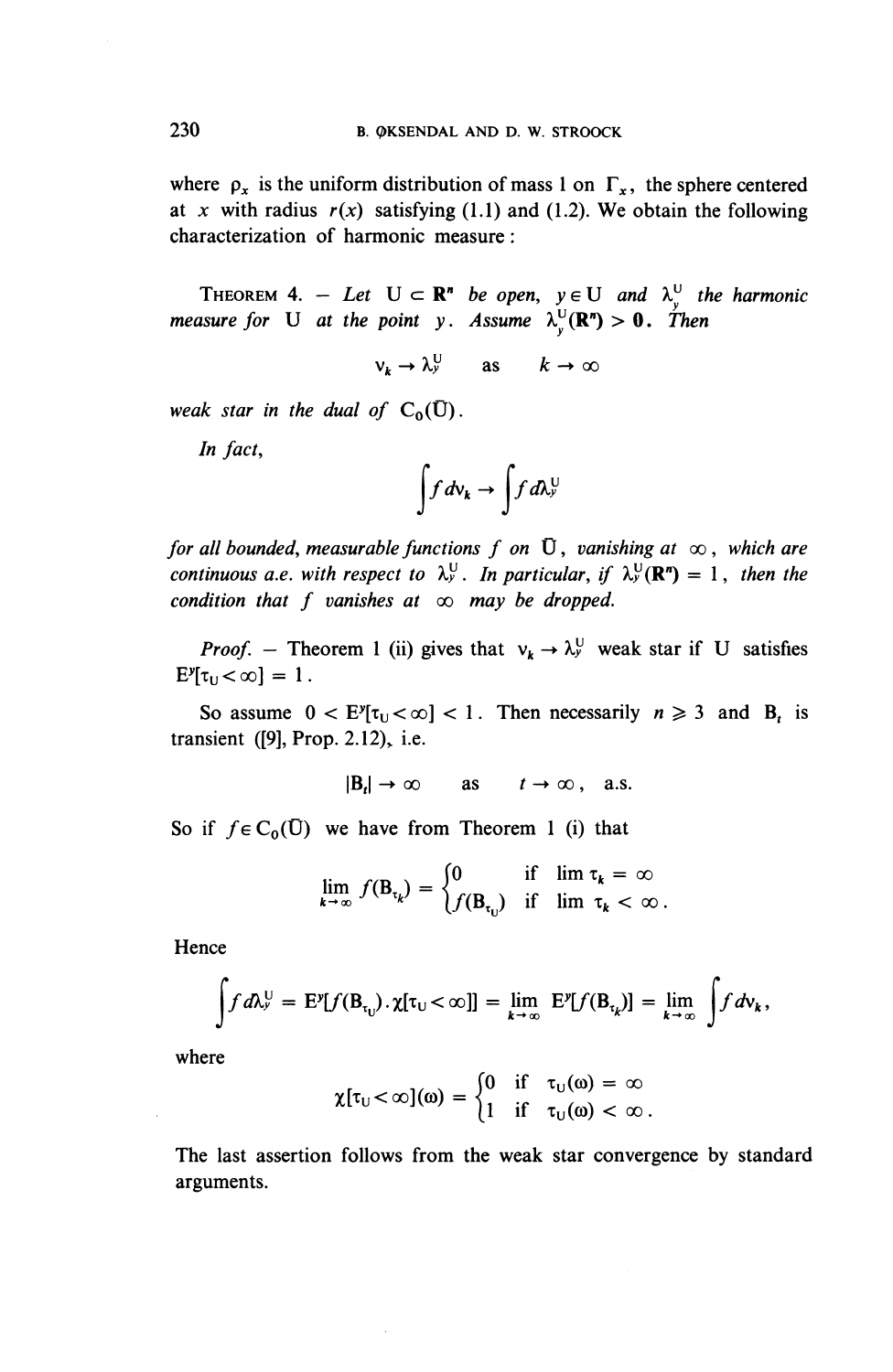As an application of Theorem 4 we obtain a converse of the spherical mean value property for harmonic functions. Compared to the results in [1], [6] and [12] our condition on the function (continuity a.e.  $\lambda_{\nu}^{U}$ ) is stronger, but our condition on the radii  $r(x)$  of the spheres  $\Gamma$ <sub>r</sub> is weaker. In [7] the condition (1.2) on the radii is dropped, but on the other hand the function is required to be continuous on  $U \cup R$ , where R is the set of regular points (a classical theorem of Kellogg states that  $\lambda_v^U(\partial U\setminus R) = 0$ ). In [11] the open set U is assumed to be a bounded Lipschitz domain.

We now state and prove our result.

COROLLARY 3.  $-$  *Let*  $U \subset \mathbb{R}^n$  *be open such that*  $\lambda^U_\nu(\mathbb{R}^n) > 0$  *for some*  $y \in U$ . Let h be a bounded measurable function on  $\overline{U}$ , vanishing at  $\infty$ *and continuous*  $\lambda^U_y$  – *a.e. on*  $\overline{U}$ *. Suppose that for all*  $x \in U$  *we can find a sphere*  $\Gamma$ *, centered at x with radius*  $r(x)$  *satisfying* (1.1) *and* (1.2) *such that h satisfies the mean value on*  $\Gamma$ <sub>*x</sub>* :</sub>

$$
h(x) = \int_{\Gamma_x} h(u) d\rho_x(u).
$$

*Then h is harmonic in* U.

*Proof. —* It follows from Proposition 2.1 in [11] that we may assume that  $r(x)$  is measurable.

Choose  $y \in U$  and let  $v_k$  be the successive spherical sweepings defined by (3.1) and (3.2) with respect to the radii  $r(x)$ . Then by (3.2) and our hypothesis on *h*

$$
\int h\,d\mathsf{v}_{k+1}=\bigg(\int_{\Gamma_\alpha}h(u)\,d\mathsf{p}_x(u)\bigg)d\mathsf{v}_k(x)=\int h\,d\mathsf{v}_k,\quad k\geqslant 0\,.
$$

Therefore by Theorem 4

$$
\int h d\lambda_y^U = \lim_{k \to \infty} \int h d\nu_k = \int h d\nu_0 = h(y).
$$

Since this holds for all  $y \in U$ , *h* is harmonic in U.

#### *Added in proof:*

A version of Theorem 1 and Corollary 3 valid for  $\beta$ -harmonic spaces has been obtained by J. Vesely in « Sequence solutions of the Dirichlet problem » (Casopis pro pěstováni matematiky, roč. 106 (1981), 84-93) and « Restricted mean value property in axiomatic potential theory ». (Preprint).